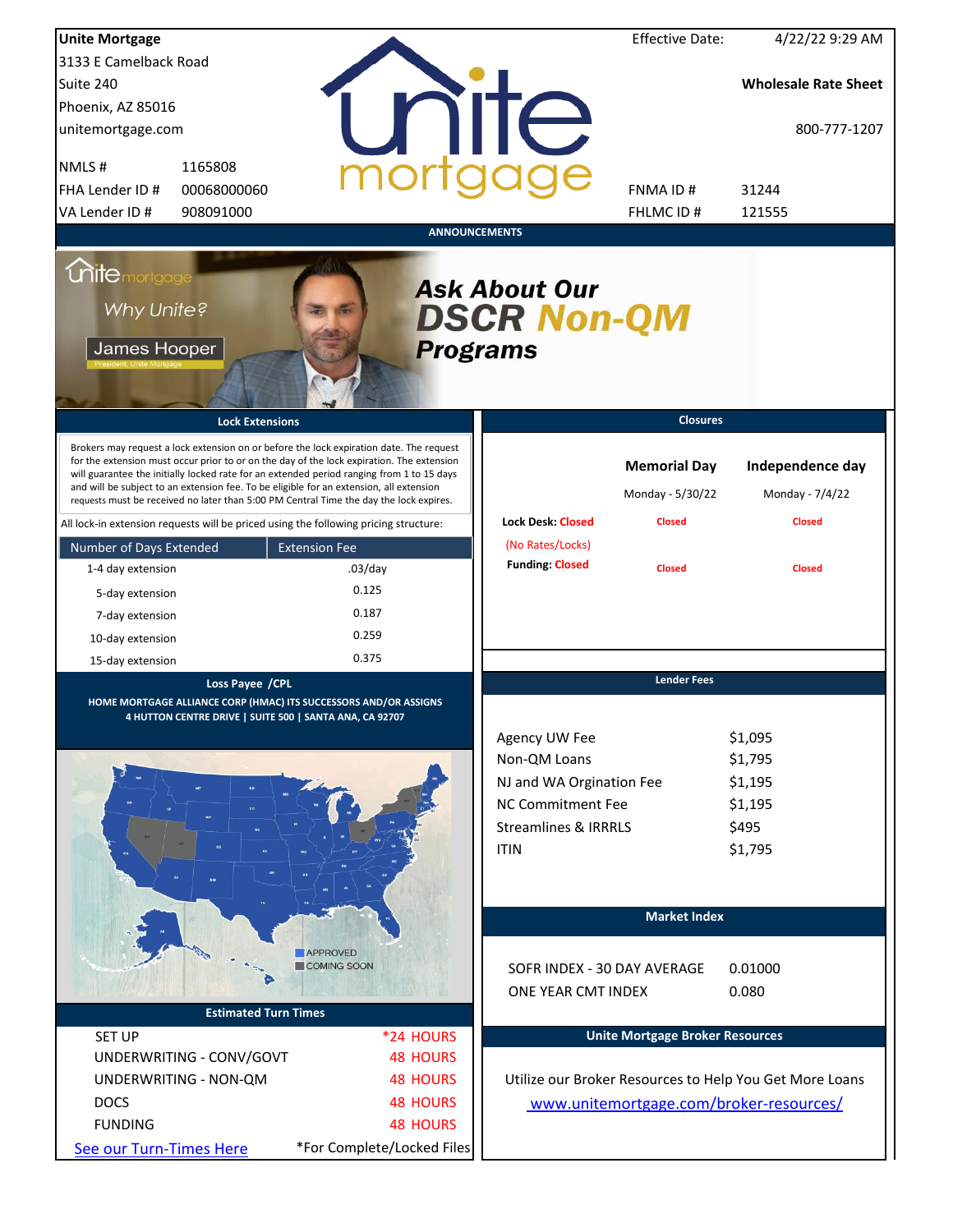

#### **Rates are subject to change without prior notice Not for Public View • For Professional Use Only**

Price Change Effective: 9:00 AM PST

**30 DAY PRICING PRICING ADJUSTMENTS**

**Lock Desk** [locks@unitemtg](mailto:locks@unitemtg.com).com File Update: 22-Apr-2022 8:09 AM Effective Date: 22-Apr-2022 Lock Hours: 9:00 A.M. - 3:00 P.M. PST

## **INVESTOR PRIME**

|             | <b>30 DAY PRICING</b> |                 |  |  |  |  |  |
|-------------|-----------------------|-----------------|--|--|--|--|--|
| <b>RATE</b> | <b>5/6 ARM</b>        | <b>30YR FIX</b> |  |  |  |  |  |
| 8.750       | 103.0000              | 102.7500        |  |  |  |  |  |
| 8.625       | 102.8750              | 102.6250        |  |  |  |  |  |
| 8.500       | 102.7500              | 102.5000        |  |  |  |  |  |
| 8.375       | 102.6250              | 102.3750        |  |  |  |  |  |
| 8.250       | 102.5000              | 102.2500        |  |  |  |  |  |
| 8.125       | 102.3750              | 102.1250        |  |  |  |  |  |
| 8.000       | 102.2500              | 102.0000        |  |  |  |  |  |
| 7.875       | 102 1250              | 1018750         |  |  |  |  |  |
| 7.750       | 102.0000              | 101.7500        |  |  |  |  |  |
| 7.625       | 101.8750              | 101.6250        |  |  |  |  |  |
| 7.500       | 1017500               | 101 5000        |  |  |  |  |  |
| 7.375       | 101.6250              | 101.3750        |  |  |  |  |  |
| 7.250       | 101.5000              | 101.2500        |  |  |  |  |  |
| 7.125       | 101.3750              | 101.1250        |  |  |  |  |  |
| 7.000       | 101.1250              | 100.8750        |  |  |  |  |  |
| 6.875       | 100.8750              | 100.6250        |  |  |  |  |  |
| 6.750       | 100.6250              | 100.3750        |  |  |  |  |  |
| 6.625       | 100.3750              | 100.1250        |  |  |  |  |  |
| 6.500       | 100,0000              | 99.7500         |  |  |  |  |  |
| 6.375       | 99.6250               | 99.3750         |  |  |  |  |  |
| 6.250       | 99 1250               | 98.8750         |  |  |  |  |  |
| 6.125       | 98.6250               | 98.3750         |  |  |  |  |  |
|             |                       |                 |  |  |  |  |  |

| MAX PRICING (Lower of Price or Premium) |          |
|-----------------------------------------|----------|
| No Prepay - Hard                        | 98 7500  |
| 1yr Prepay - Hard                       | 99.8750  |
| 2yr Prepay - Hard                       | 100 1250 |
| 3yr Prepay - Hard                       | 100.3750 |
| 4yr Prepay - Hard                       | 100.6250 |
| 5yr Prepay - Hard                       | 100.8750 |
|                                         |          |
| <b>ARM MARGIN</b>                       |          |
| 5.000                                   | SOFR     |
|                                         |          |
| <b>LOCK FEES</b>                        |          |
| Distante France                         |          |

| Relock Fee:             | 250     |
|-------------------------|---------|
| Extension Fee Per Diem: | 030     |
| <b>Extension Max:</b>   | 15 Days |
|                         |         |

| RATE                 | <b>5/6 ARM</b>                          | 30YR FIX |                                 |                           |              |              |          | LTV          |          |          |                            |
|----------------------|-----------------------------------------|----------|---------------------------------|---------------------------|--------------|--------------|----------|--------------|----------|----------|----------------------------|
| 8.750                | 103.0000                                | 102.7500 | <b>Documentation</b>            | <b>Credit Score</b>       | $00.01 - 50$ | $50.01 - 55$ | 55.01-60 | $60.01 - 65$ | 65.01-70 | 70.01-75 | 75.01-80                   |
| 8.625                | 102.8750                                | 102.6250 |                                 | 2780                      | (0.250)      | (0.375)      | (0.500)  | (0.625)      | (0.875)  | (1.125)  | (1.750)                    |
|                      |                                         |          |                                 |                           |              |              |          |              |          |          |                            |
| 8.500                | 102.7500                                | 102.5000 |                                 | 760 - 779                 | (0.375)      | (0.375)      | (0.625)  | (0.875)      | (1.000)  | (1.375)  | (2.000)                    |
| 8.375                | 102.6250                                | 102.3750 |                                 | 740 - 759                 | (0.375)      | (0.500)      | (0.750)  | (1.000)      | (1.250)  | (1.625)  | (2.250)                    |
| 8.250                |                                         |          |                                 | 720 - 739                 | (0.500)      | (0.625)      | (0.875)  | (1.125)      |          | (2.000)  |                            |
|                      | 102.5000                                | 102.2500 |                                 |                           |              |              |          |              | (1.500)  |          | (2.750)                    |
| 8.125                | 102.3750                                | 102.1250 | <b>DSCR</b>                     | 700 - 719                 | (0.625)      | (0.750)      | (1.000)  | (1.375)      | (1.875)  | (2.500)  | (3.500)                    |
| 8.000                | 102.2500                                | 102.0000 |                                 | 680 - 699                 | (0.875)      | (1.000)      | (1.250)  | (1.750)      | (2.250)  | (3.000)  | (3.875)                    |
| 7.875                | 102.1250                                | 101.8750 |                                 | 660 - 679                 | (1.375)      | (1.500)      | (1.625)  | (2.250)      | (3.125)  | (3.750)  | (4.500)                    |
|                      |                                         |          |                                 |                           |              |              |          |              |          |          |                            |
| 7.750                | 102.0000                                | 101.7500 |                                 | 640 - 659                 | (1.875)      | (2.000)      | (2.125)  | (2.750)      | (3.625)  | (4.750)  | #N/A                       |
| 7.625                | 101.8750                                | 101.6250 |                                 | 620 - 639                 | (2.375)      | (2.500)      | (2.625)  | (3.250)      | (4.125)  | #N/A     | $\#N/A$                    |
| 7.500                | 101.7500                                | 101.5000 |                                 | $\geq 780$                | (0.125)      | (0.250)      | (0.250)  | (0.375)      | (0.500)  | (0.625)  | (0.875)                    |
| 7.375                | 101.6250                                | 101.3750 |                                 | 760 - 779                 | (0.250)      | (0.250)      | (0.250)  | (0.500)      | (0.625)  | (0.750)  | (1.125)                    |
|                      |                                         |          |                                 |                           |              |              |          |              |          |          |                            |
| 7.250                | 101.5000                                | 101.2500 |                                 | 740 - 759                 | (0.250)      | (0.250)      | (0.250)  | (0.625)      | (0.750)  | (1.000)  | (1.375)                    |
| 7.125                | 101.3750                                | 101.1250 |                                 | 720 - 739                 | (0.250)      | (0.375)      | (0.375)  | (0.750)      | (0.875)  | (1.125)  | (1.625)                    |
| 7.000                | 101.1250                                | 100.8750 | Bank Statements (12 & 24)       | 700 - 719                 | (0.375)      | (0.375)      | (0.625)  | (0.875)      | (1.125)  | (1.500)  | (2.000)                    |
| 6.875                | 100.8750                                | 100.6250 |                                 | 680 - 699                 | (0.375)      | (0.500)      | (0.750)  | (1.000)      | (1.375)  | (1.750)  | (2.500)                    |
|                      |                                         |          |                                 |                           |              |              |          |              |          |          |                            |
| 6.750                | 100.6250                                | 100.3750 |                                 | 660 - 679                 | (0.500)      | (0.750)      | (1.000)  | (1.500)      | (2.250)  | (2.750)  | (3.500)                    |
| 6.625                | 100.3750                                | 100.1250 |                                 | 540 - 659                 | (0.750)      | (1.000)      | (1.250)  | (1.750)      | (2.500)  | (3.125)  | #N/A                       |
| 6.500                | 100.0000                                | 99.7500  |                                 | 620 - 639                 | (1.250)      | (1.500)      | (1.750)  | (2.250)      | (3.000)  | $\#N/A$  | $\#N/A$                    |
|                      |                                         |          |                                 | $\geq 780$                |              |              |          |              |          |          |                            |
| 6.375                | 99.6250                                 | 99.3750  |                                 |                           | (0.125)      | (0.250)      | (0.250)  | (0.625)      | (0.875)  | (1.125)  | $\# \mathbb{N}/\mathbb{A}$ |
| 6.250                | 99.1250                                 | 98.8750  |                                 | 760 - 779                 | (0.125)      | (0.250)      | (0.375)  | (0.750)      | (1.000)  | (1.375)  | #N/A                       |
| 6.125                | 98.6250                                 | 98.3750  |                                 | 740 - 759                 | (0.250)      | (0.250)      | (0.500)  | (0.875)      | (1.125)  | (1.625)  | #N/A                       |
|                      |                                         |          |                                 | 720 - 739                 | (0.375)      | (0.500)      | (0.625)  | (1.000)      | (1.500)  | (2.000)  | #N/A                       |
|                      |                                         |          |                                 |                           |              |              |          |              |          |          |                            |
|                      |                                         |          | <b>Asset Depletion</b>          | 700 - 719                 | (0.500)      | (0.625)      | (1.000)  | (1.375)      | (1.875)  | (2.500)  | #N/A                       |
|                      |                                         |          |                                 | 680 - 699                 | (0.625)      | (0.750)      | (1.250)  | (1.750)      | (2.250)  | (3.000)  | #N/A                       |
|                      |                                         |          |                                 | $660 - 679$               | (0.750)      | (1.000)      | (1.500)  | (2.250)      | (3.125)  | #N/A     | $\#N/A$                    |
|                      |                                         |          |                                 | 640 - 659                 | (1.250)      | (1.500)      | (2.000)  | (2.750)      | (3.625)  | #N/A     | #N/A                       |
|                      |                                         |          |                                 | 620 - 639                 | (1.750)      | (2.000)      | (2.500)  | (3.250)      | $\#N/A$  | #N/A     | $\#N/A$                    |
|                      |                                         |          |                                 |                           |              |              |          |              |          |          |                            |
|                      | MAX PRICING (Lower of Price or Premium) |          |                                 | $\geq 780$                | (0.625)      | (0.750)      | (0.750)  | (1.125)      | (1.375)  | (1.625)  | #N/A                       |
| No Prepay - Hard     |                                         | 98.7500  |                                 | 760 - 779                 | (0.625)      | (0.750)      | (0.875)  | (1.250)      | (1.500)  | (1.875)  | #N/A                       |
| 1yr Prepay - Hard    |                                         | 99.8750  |                                 | 740 - 759                 | (0.750)      | (0.750)      | (1.000)  | (1.375)      | (1.625)  | (2.125)  | #N/A                       |
|                      |                                         |          |                                 |                           |              |              |          |              |          |          |                            |
| 2yr Prepay - Hard    |                                         | 100.1250 |                                 | 720 - 739                 | (0.875)      | (1.000)      | (1.125)  | (1.500)      | (2.000)  | (2.500)  | $\# \mathbb{N}/\mathbb{A}$ |
| 3yr Prepay - Hard    |                                         | 100.3750 | <b>P&amp;L</b>                  | 700 - 719                 | (1.000)      | (1.125)      | (1.500)  | (1.875)      | (2.375)  | (3.000)  | #N/A                       |
| 4yr Prepay - Hard    |                                         | 100.6250 |                                 | 680 - 699                 | (1.125)      | (1.250)      | (1.750)  | (2.250)      | (2.750)  | (3.500)  | #N/A                       |
| 5yr Prepay - Hard    |                                         | 100.8750 |                                 | $660 - 679$               | (1.250)      | (1.500)      | (2.000)  | (2.750)      | (3.625)  | #N/A     | #N/A                       |
|                      |                                         |          |                                 | 640 - 659                 | (1.750)      | (2.000)      | (2.500)  | (3.250)      | (4.125)  | #N/A     | #N/A                       |
|                      |                                         |          |                                 |                           |              |              |          |              |          |          |                            |
|                      | <b>ARM MARGIN</b>                       |          |                                 | $620 - 639$               | (2.250)      | (2.500)      | (3.000)  | (3.750)      | $\#N/A$  | #N/A     | $\#N/A$                    |
| 5.000                |                                         | SOFR     |                                 | $\geq 780$                | 0.000        | 0.000        | 0.000    | (0.250)      | (0.375)  | (0.375)  | (0.500)                    |
|                      |                                         |          |                                 | 760 - 779                 | 0.000        | 0.000        | 0.000    | (0.250)      | (0.375)  | (0.500)  | (0.625)                    |
|                      | <b>LOCK FEES</b>                        |          |                                 | 740 - 759                 | 0.000        | 0.000        | 0.000    | (0.250)      | (0.375)  | (0.625)  | (0.750)                    |
|                      |                                         |          |                                 |                           |              |              |          |              |          |          |                            |
| Relock Fee:          |                                         | .250     |                                 | 720 - 739                 | (0.125)      | (0.125)      | (0.125)  | (0.250)      | (0.500)  | (0.750)  | (1.000)                    |
|                      | Extension Fee Per Diem                  | .030     | <b>Full Doc</b>                 | 700 - 719                 | (0.250)      | (0.250)      | (0.375)  | (0.500)      | (0.625)  | (0.875)  | (1.250)                    |
| <b>Extension Max</b> |                                         | 15 Days  |                                 | 680 - 699                 | (0.250)      | (0.250)      | (0.500)  | (0.625)      | (0.750)  | (1.000)  | (1.375)                    |
|                      |                                         |          |                                 | $660 - 679$               | (0.250)      | (0.375)      | (0.500)  | (1.000)      | (1.375)  | (1.625)  | (2.000)                    |
|                      |                                         |          |                                 |                           |              |              |          |              |          |          |                            |
|                      |                                         |          |                                 | 640 - 659                 | (0.375)      | (0.375)      | (0.500)  | (1.250)      | (1.500)  | (1.750)  | #N/A                       |
|                      |                                         |          |                                 | 520 - 639                 | (0.500)      | (0.500)      | (0.500)  | (1.500)      | (1.750)  | (2.000)  | #N/A                       |
|                      |                                         |          |                                 | 5/6 30yr ARM SOFR         | 0.000        | 0.000        | 0.000    | 0.000        | 0.000    | 0.000    | 0.000                      |
|                      |                                         |          |                                 | 7/6 30yr ARM SOFR         | (0.250)      | (0.250)      | (0.250)  | (0.250)      | (0.250)  | (0.250)  | (0.250)                    |
|                      |                                         |          |                                 |                           |              |              |          |              |          |          |                            |
|                      |                                         |          | Product                         | 5/6 40yr ARM SOFR         | (0.250)      | (0.250)      | (0.250)  | (0.250)      | (0.250)  | (0.250)  | (0.250)                    |
|                      |                                         |          |                                 | 7/6 40yr ARM SOFR         | (0.500)      | (0.500)      | (0.500)  | (0.500)      | (0.500)  | (0.500)  | (0.500)                    |
|                      |                                         |          |                                 | 40yr Fixed                | (0.250)      | (0.250)      | (0.250)  | (0.250)      | (0.250)  | (0.250)  | (0.250)                    |
|                      |                                         |          |                                 | Interest-Only             | (0.250)      | (0.250)      | (0.375)  | (0.500)      | (0.625)  | (0.750)  | (1.000)                    |
|                      |                                         |          |                                 | 150,000-200k              | (0.500)      | (0.500)      | (0.500)  | (0.500)      | (0.500)  | (0.750)  | (0.750)                    |
|                      |                                         |          |                                 | 200,001-300k              | 0.000        | 0.000        | 0.000    | 0.000        | (0.250)  | (0.250)  | (0.500)                    |
|                      |                                         |          |                                 | 300,001-1.0m              | 0.000        | 0.000        | 0.000    | 0.000        | 0.000    | 0.000    | 0.000                      |
|                      |                                         |          |                                 | 000,001-1.5m              | (0.250)      | (0.250)      | (0.250)  | (0.250)      | (0.250)  | (0.250)  |                            |
|                      |                                         |          | <b>Loan Amount</b>              | 1,500,001-2.0m            |              |              |          |              |          |          | (0.500)                    |
|                      |                                         |          |                                 | 2,000,001-2.5m            | (0.500)      | (0.500)      | (0.500)  | (0.500)      | (0.500)  | (0.500)  | $\#N/2$                    |
|                      |                                         |          |                                 |                           | (0.750)      | (0.750)      | (0.750)  | (0.750)      | (0.750)  | (0.750)  | #N/A                       |
|                      |                                         |          |                                 | 2,500,001-3.0m            | (0.750)      | (0.750)      | (0.750)  | (0.750)      | (0.750)  | (0.750)  | #N/ $/$                    |
|                      |                                         |          |                                 | 000,001-3.5m              | N/A          | N/A          | N/A      | N/A          | N/A      | #N/A     | #N/A                       |
|                      |                                         |          |                                 | 500,001-4.0m              | N/A          | N/A          | N/A      | N/A          | N/A      | #N/A     | $\#N/2$                    |
|                      |                                         |          |                                 | $DSCR \geq 1.5$           | 0.250        | 0.250        | 0.250    | 0.250        | 0.250    | 0.250    | 0.250                      |
|                      |                                         |          |                                 | DSCR 1.25-1.49            | 0.250        | 0.250        | 0.250    | 0.250        | 0.250    | 0.250    | 0.250                      |
|                      |                                         |          | <b>DSCR</b>                     | DSCR 1.10-1.24            | 0.000        | 0.000        | 0.000    | 0.000        | 0.000    | 0.000    | 0.000                      |
|                      |                                         |          |                                 | DSCR 1.00-1.09            | (0.250)      | (0.250)      | (0.375)  | (0.375)      | (0.500)  | (0.500)  | (0.750)                    |
|                      |                                         |          |                                 | DSCR 0.75-0.99            | (1.500)      | (1.500)      | (1.625)  | (1.625)      | (1.750)  | (1.750)  | $\#N$                      |
|                      |                                         |          | DTI                             | 43.01-50                  | 0.000        | 0.000        | 0.000    | 0.000        | (0.125)  | (0.125)  | (0.125)                    |
|                      |                                         |          |                                 | 50.01-55                  | 0.000        | 0.000        | 0.000    | 0.000        | (0.375)  | (0.375)  | #N/A                       |
|                      |                                         |          | <b>Bank Statements</b>          | 12mo Bank Stmt            | (0.125)      | (0.125)      | (0.125)  | (0.250)      | (0.375)  | (0.375)  | (0.375)                    |
|                      |                                         |          | Purpose                         | Cash-Out                  | (0.250)      | (0.375)      | (0.375)  | (0.375)      | (0.500)  | (0.750)  | #N/ $\rho$                 |
|                      |                                         |          |                                 | Condo-Warrantable         | (0.250)      | (0.250)      | (0.250)  | (0.250)      | (0.500)  | (0.500)  | (0.500)                    |
|                      |                                         |          |                                 | Condo-NonWarrantable      | (0.500)      | (0.500)      | (0.500)  | (0.500)      | (0.750)  | #N/A     | #N/A                       |
|                      |                                         |          |                                 | 2-Unit                    | (0.250)      | (0.250)      | (0.250)  | (0.250)      | (0.500)  | (0.500)  | (0.500)                    |
|                      |                                         |          | <b>Property Type</b>            | 3-Unit                    | (0.250)      | (0.250)      | (0.250)  | (0.250)      | (0.500)  | (0.500)  | (0.500)                    |
|                      |                                         |          |                                 | 4-Unit                    | (0.250)      | (0.250)      | (0.250)  | (0.250)      | (0.500)  | (0.500)  | (0.500)                    |
|                      |                                         |          |                                 | Modular                   | (1.000)      | (1.000)      | (1.000)  | (1.000)      | (1.000)  | (1.000)  | (1.000)                    |
|                      |                                         |          | Citizenship                     | Foreign Nat'l (DSCR Only) | N/A          | N/A          | N/A      | N/A          | N/A      | N/A      | N/A                        |
|                      |                                         |          |                                 | 1x30x12                   | (0.750)      | (0.750)      | (0.750)  | (0.750)      | (0.750)  | (0.750)  | (0.750)                    |
|                      |                                         |          |                                 | Multiple30x12             | (2.250)      | (2.250)      | (2.250)  | (2.250)      | (2.250)  | (2.250)  | $\#N/F$                    |
|                      |                                         |          |                                 | FC/SS/DIL/BK7 36-47mo     |              |              |          |              |          |          |                            |
|                      |                                         |          | <b>Credit / Housing History</b> | FC/SS/DIL/BK7 24-35mo     | (1.000)      | (1.000)      | (1.000)  | (1.000)      | (1.000)  | (1.000)  | (1.000)                    |
|                      |                                         |          |                                 | BK7 12-23mo               | (1.750)      | (1.750)      | (1.750)  | (1.750)      | (1.750)  | (1.750)  | $\#N/A$                    |
|                      |                                         |          |                                 | BK13 DC                   | (2.500)      | (2.500)      | (2.500)  | (2.500)      | (2.500)  | (2.500)  | $\#N/$                     |
|                      |                                         |          |                                 |                           | (1.000)      | (1.000)      | (1.000)  | (1.000)      | (1.000)  | (1.000)  | (1.000)                    |
|                      |                                         |          | <b>Other Miscellaneous</b>      | ACH                       | 0.125        | 0.125        | 0.125    | 0.125        | 0.125    | 0.125    | 0.125                      |
|                      |                                         |          |                                 | No Escrows                | (0.150)      | (0.150)      | (0.150)  | (0.150)      | (0.150)  | (0.150)  | (0.150)                    |
|                      |                                         |          |                                 | No Prepay                 | (1.500)      | (1.500)      | (1.500)  | (1.500)      | (1.500)  | (1.500)  | (1.500)                    |
|                      |                                         |          |                                 | 1yr Prepay                | (1.000)      | (1.000)      | (1.000)  | (1.000)      | (1.000)  | (1.000)  | (1.000)                    |
|                      |                                         |          | <b>Prepay Penalty</b>           | 2yr Prepay                | (0.500)      | (0.500)      | (0.500)  | (0.500)      | (0.500)  | (0.500)  | (0.500)                    |
|                      |                                         |          |                                 | lyr Prepay                | 0.000        | 0.000        | 0.000    | 0.000        | 0.000    | 0.000    | 0.000                      |
|                      |                                         |          |                                 | 4yr Prepay                | 0.375        | 0.375        | 0.375    | 0.375        | 0.375    | 0.375    | 0.375                      |
|                      |                                         |          |                                 | Syr Prepay                | 0.750        | 0.750        | 0.750    | 0.750        | 0.750    | 0.750    | 0.750                      |
|                      |                                         |          |                                 |                           |              |              |          |              |          |          |                            |
|                      |                                         |          | <b>Lock Term</b>                | 40 Day                    | (0.150)      | (0.150)      | (0.150)  | (0.150)      | (0.150)  | (0.150)  | (0.150)                    |
|                      |                                         |          |                                 |                           |              |              |          |              |          |          |                            |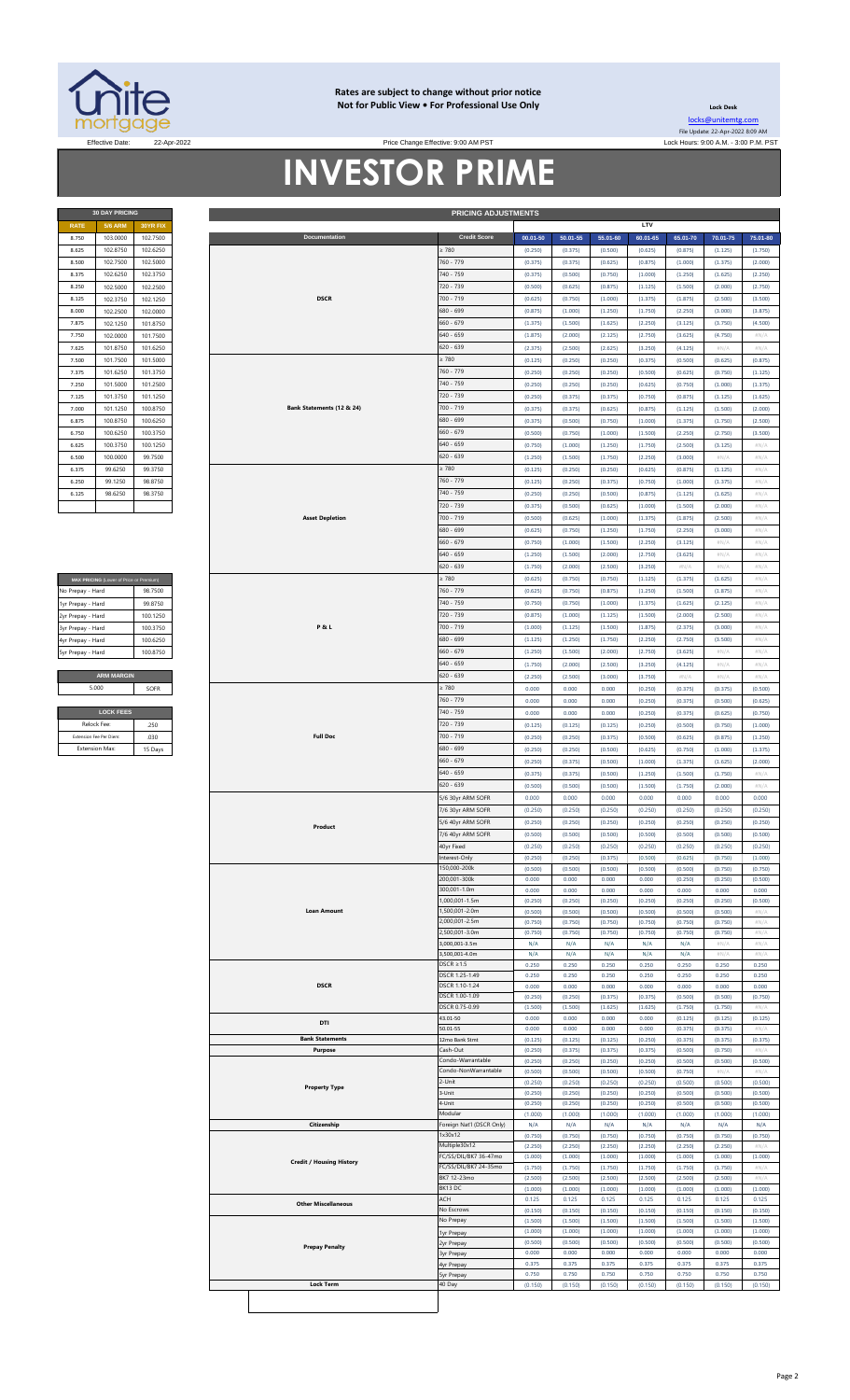

**Rates are subject to change without prior notice Not for Public View • For Professional Use Only** 

**Lock Desk** locks@unitemtg.com File Update: 22-Apr-2022 8:09 AM Lock Hours: 9:00 A.M. - 3:00 P.M. PST

Effective Date: 22-Apr-2022 2003 22-Apr-2022

# **OWNER-OCCUPIED PRIME**

|             | PRIMARY & SECONDARY HOME |                 |  |
|-------------|--------------------------|-----------------|--|
| <b>RATE</b> | <b>5/6 ARM</b>           | <b>30YR FIX</b> |  |
| 8.625       | 103.375                  | 103.125         |  |
| 8.500       | 103.250                  | 103.000         |  |
| 8.375       | 103.125                  | 102.875         |  |
| 8.250       | 103.000                  | 102.750         |  |
| 8.125       | 102.875                  | 102.625         |  |
| 8.000       | 102.750                  | 102.500         |  |
| 7.875       | 102.625                  | 102.375         |  |
| 7.750       | 102.500                  | 102.250         |  |
| 7.625       | 102.375                  | 102.125         |  |
| 7.500       | 102.250                  | 102.000         |  |
| 7.375       | 102.125                  | 101.875         |  |
| 7.250       | 102.000                  | 101.750         |  |
| 7.125       | 101.875                  | 101.625         |  |
| 7.000       | 101.750                  | 101.500         |  |
| 6.875       | 101.625                  | 101.375         |  |
| 6.750       | 101.375                  | 101.125         |  |
| 6.625       | 101.125                  | 100.875         |  |
| 6.500       | 100.875                  | 100.625         |  |
| 6.375       | 100.625                  | 100.375         |  |
| 6.250       | 100.250                  | 100.000         |  |
| 6.125       | 99.875                   | 99.625          |  |
| 6.000       | 99.375                   | 99.125          |  |
| 5.875       | 98.875                   | 98.625          |  |
|             |                          |                 |  |
|             |                          |                 |  |

**ARM MARGIN** 5.000

| <b>LOCK FEES</b>                        |         |  |  |  |  |
|-----------------------------------------|---------|--|--|--|--|
| Relock Fee:                             | 250     |  |  |  |  |
| <b>Extension Fee Per Diem</b>           | .030    |  |  |  |  |
| <b>Extension Max:</b>                   | 15 Days |  |  |  |  |
|                                         |         |  |  |  |  |
| MAX PRICING (Lower of Price or Premium) |         |  |  |  |  |

Г

|                | PRIMARY & SECONDARY HOME                            |                    |                               |                                        |                    | <b>PRICING ADJUSTMENTS</b> |                    |                    |                    |                    |                    |                    |                       |
|----------------|-----------------------------------------------------|--------------------|-------------------------------|----------------------------------------|--------------------|----------------------------|--------------------|--------------------|--------------------|--------------------|--------------------|--------------------|-----------------------|
| RATE           | <b>5/6 ARM</b>                                      | <b>30YR FIX</b>    |                               |                                        |                    |                            |                    |                    | LTV                |                    |                    |                    |                       |
| 8.625          | 103.375                                             | 103.125            | <b>Documentation</b>          | <b>Credit Score</b>                    | 00.01-50           | 50.01-55                   | 55.01-60           | 60.01-65           | 65.01-70           | 70.01-75           | 75.01-80           | 80.01-85           | 85.01-90              |
| 8.500          | 103.250                                             | 103.000            |                               | $\geq 780$                             | 0.000              | 0.000                      | 0.000              | (0.250)            | (0.375)            | (0.375)            | (0.500)            | (0.750)            | (1.125)               |
| 8.375          | 103.125                                             | 102.875            |                               | 760 - 779                              | 0.000              | 0.000                      | 0.000              | (0.250)            | (0.375)            | (0.500)            | (0.625)            | (0.875)            | (1.375)               |
| 8.250          | 103.000                                             | 102.750            |                               | 740 - 759                              | 0.000              | 0.000                      | 0.000              | (0.250)            | (0.375)            | (0.625)            | (0.750)            | (1.125)            | (1.625)               |
| 8.125          | 102.875                                             | 102.625            |                               | 720 - 739                              | (0.125)            | (0.125)                    | (0.125)            | (0.250)            | (0.500)            | (0.750)            | (1.000)            | (1.250)            | (1.875)               |
| 8.000          | 102.750                                             | 102.500            | <b>Full Doc</b>               | 700 - 719                              | (0.250)            | (0.250)                    | (0.375)            | (0.500)            | (0.625)            | (0.875)            | (1.250)            | (1.625)            | (2.250)               |
| 7.875          | 102.625                                             | 102.375            |                               | 680 - 699                              | (0.250)            | (0.250)                    | (0.500)            | (0.625)            | (0.750)            | (1.000)            | (1.375)            | (2.000)            | $\#N/\beta$           |
| 7.750          | 102.500                                             | 102.250            |                               | $660 - 679$                            | (0.250)            | (0.375)                    | (0.500)            | (1.000)            | (1.375)            | (1.625)            | (2.000)            | (2.750)            | #N/A                  |
| 7.625          | 102.375                                             | 102.125            |                               | $640 - 659$                            | (0.375)            | (0.375)                    | (0.500)            | (1.250)            | (1.500)            | (1.750)            | (2.250)            | $\#N/A$            | #N/A                  |
| 7.500          | 102.250                                             | 102.000            |                               | $620 - 639$                            | (0.500)            | (0.500)                    | (0.500)            | (1.500)            | (1.750)            | (2.000)            | (2.500)            | H N/A              | #N/A                  |
| 7.375          | 102.125                                             | 101.875            |                               | $\geq 780$<br>760 - 779                | (0.125)            | (0.250)                    | (0.250)            | (0.375)            | (0.500)            | (0.625)            | (0.875)            | (1.250)            | (2.000)               |
| 7.250<br>7.125 | 102.000<br>101.875                                  | 101.750<br>101.625 |                               | 740 - 759                              | (0.250)<br>(0.250) | (0.250)<br>(0.250)         | (0.250)<br>(0.250) | (0.500)<br>(0.625) | (0.625)<br>(0.750) | (0.750)<br>(1.000) | (1.125)<br>(1.375) | (1.625)<br>(1.875) | (2.375)<br>(2.875)    |
| 7.000          | 101.750                                             | 101.500            |                               | 720 - 739                              | (0.250)            | (0.375)                    | (0.375)            | (0.750)            | (0.875)            | (1.125)            | (1.625)            | (2.250)            | (3.375)               |
| 6.875          | 101.625                                             | 101.375            | Bank Statement / 1099         | 700 - 719                              | (0.375)            | (0.375)                    | (0.625)            | (0.875)            | (1.125)            | (1.500)            | (2.000)            | (2.750)            | (4.000)               |
| 6.750          | 101.375                                             | 101.125            |                               | 680 - 699                              | (0.375)            | (0.500)                    | (0.750)            | (1.000)            | (1.375)            | (1.750)            | (2.500)            | (3.500)            | #N/A                  |
| 6.625          | 101.125                                             | 100.875            |                               | $660 - 679$                            | (0.500)            | (0.750)                    | (1.000)            | (1.500)            | (2.250)            | (2.750)            | (3.500)            | (4.250)            | #N/A                  |
| 6.500          | 100.875                                             | 100.625            |                               | $640 - 659$                            | (0.750)            | (1.000)                    | (1.250)            | (1.750)            | (2.500)            | (3.125)            | (4.000)            | $\#N/A$            | #N/A                  |
| 6.375          | 100.625                                             | 100.375            |                               | $620 - 639$                            | (1.250)            | (1.500)                    | (1.750)            | (2.250)            | (3.000)            | (3.625)            | #N/A               | $\#N/A$            | #N/A                  |
| 6.250          | 100.250                                             | 100.000            |                               | $\geq 780$                             | (0.125)            | (0.250)                    | (0.250)            | (0.625)            | (0.875)            | (1.125)            | (1.625)            | $\#N/A$            | #N/A                  |
| 6.125          | 99.875                                              | 99.625             |                               | 760 - 779                              | (0.125)            | (0.250)                    | (0.375)            | (0.750)            | (1.000)            | (1.375)            | (2.000)            | $\#N/A$            | #N/A                  |
| 6.000          | 99.375                                              | 99.125             |                               | 740 - 759                              | (0.250)            | (0.250)                    | (0.500)            | (0.875)            | (1.125)            | (1.625)            | (2.375)            | $\#N/A$            | #N/A                  |
| 5.875          | 98.875                                              | 98.625             |                               | 720 - 739                              | (0.375)            | (0.500)                    | (0.625)            | (1.000)            | (1.500)            | (2.000)            | (2.875)            | $\#N/\ell$         | #N/ $\rho$            |
|                |                                                     |                    | <b>Asset Depletion</b>        | $700 - 719$                            | (0.500)            | (0.625)                    | (1.000)            | (1.375)            | (1.875)            | (2.500)            | (3.500)            | $\#N/A$            | #N/A                  |
|                |                                                     |                    |                               | 680 - 699                              | (0.625)            | (0.750)                    | (1.250)            | (1.750)            | (2.250)            | (3.000)            | (4.500)            | $\#N/A$            | #N/A                  |
|                |                                                     |                    |                               | $660 - 679$                            | (0.750)            | (1.000)                    | (1.500)            | (2.250)            | (3.125)            | (4.375)            | $\#N/A$            | $\#N/A$            | #N/A                  |
|                |                                                     |                    |                               | $640 - 659$                            | (1.250)            | (1.500)                    | (2.000)            | (2.750)            | (3.625)            | (4.875)            | $\#N/A$            | $\#N/A$            | #N/A                  |
|                | <b>ARM MARGIN</b>                                   |                    |                               | $620 - 639$                            | (1.750)            | (2.000)                    | (2.500)            | (3.250)            | (4.125)            | $\#N/A$            | #N/ $\rho$         | H N/A              | #N/A                  |
|                | 5.000                                               | SOFR               |                               | $\geq 780$                             | (0.625)            | (0.750)                    | (0.750)            | (1.125)            | (1.375)            | (1.625)            | (2.250)            | #N/A               | #N/A                  |
|                |                                                     |                    |                               | 760 - 779                              | (0.625)            | (0.750)                    | (0.875)            | (1.250)            | (1.500)            | (1.875)            | (2.625)            | #N/A               | #N/A                  |
|                | <b>LOCK FEES</b>                                    |                    |                               | 740 - 759                              | (0.750)            | (0.750)                    | (1.000)            | (1.375)            | (1.625)            | (2.125)            | (3.000)            | #N/A               | #N/A                  |
|                |                                                     |                    |                               | 720 - 739                              | (0.875)            | (1.000)                    | (1.125)            | (1.500)            | (2.000)            | (2.500)            | (3.500)            | #N/A               | #N/A                  |
|                | Relock Fee:<br>xtension Fee Per Diem                | .250<br>.030       | P & L Only - WVOE             | 700 - 719                              | (1.000)            | (1.125)                    | (1.500)            | (1.875)            | (2.375)            | (3.000)            | (4.250)            | #N/A               | #N/A<br>#N/A          |
|                | <b>Extension Max:</b>                               | 15 Days            |                               | 680 - 699<br>$660 - 679$               | (1.125)<br>(1.250) | (1.250)<br>(1.500)         | (1.750)<br>(2.000) | (2.250)<br>(2.750) | (2.750)<br>(3.625) | (3.500)<br>(4.875) | (5.000)<br>$\#N/F$ | #N/A<br>#N/A       | #N/A                  |
|                |                                                     |                    |                               | $640 - 659$                            | (1.750)            | (2.000)                    | (2.500)            | (3.250)            | (4.125)            | (5.375)            | #N/A               | #N/A               | #N/A                  |
|                |                                                     |                    |                               | $620 - 639$                            | (2.250)            | (2.500)                    | (3.000)            | (3.750)            | (4.625)            | $\#N/\ell$         | $\#N/A$            | #N/A               | #N/A                  |
|                | MAX PRICING (Lower of Price or Premium)<br>100.0000 |                    |                               | No Bank Stmt                           | 0.000              | 0.000                      | 0.000              | 0.000              | 0.000              | 0.000              | 0.000              | 0.000              | 0.000                 |
|                |                                                     |                    |                               |                                        |                    |                            |                    |                    |                    |                    |                    |                    |                       |
|                |                                                     |                    | <b>Bank Statements</b>        | 12mo Bank Stmt                         | (0.125)            | (0.125)                    | (0.125)            | (0.250)            | (0.375)            | (0.375)            | (0.375)            | (0.500)            | (0.500)               |
|                |                                                     |                    |                               | 24mo Bank Stmt                         | 0.000              | 0.000                      | 0.000              | 0.000              | 0.000              | 0.000              | 0.000              | 0.000              | 0.000                 |
|                |                                                     |                    |                               | 7/6 30yr ARM SOFR                      | (0.250)            | (0.250)                    | (0.250)            | (0.250)            | (0.250)            | (0.250)            | (0.250)            | (0.250)            | (0.250)               |
|                |                                                     |                    |                               | 5/6 40yr ARM SOFR                      | (0.250)            | (0.250)                    | (0.250)            | (0.250)            | (0.250)            | (0.250)            | (0.250)            | (0.250)            | (0.250)               |
|                |                                                     |                    | Product                       | 7/6 40yr ARM SOFR                      | (0.500)            | (0.500)                    | (0.500)            | (0.500)            | (0.500)            | (0.500)            | (0.500)            | (0.500)            | (0.500)               |
|                |                                                     |                    |                               | 40yr Fixed                             | (0.250)            | (0.250)                    | (0.250)            | (0.250)            | (0.250)            | (0.250)            | (0.250)            | (0.250)            | (0.250)               |
|                |                                                     |                    |                               | Interest-Only                          | (0.250)            | (0.250)                    | (0.375)            | (0.500)            | (0.625)            | (0.750)            | (1.000)            | (1.750)            | #N/A                  |
|                |                                                     |                    |                               | 150.000-200k                           | (0.500)            | (0.500)                    | (0.500)            | (0.500)            | (0.500)            | (0.750)            | (0.750)            | (1.000)            | (1.000)               |
|                |                                                     |                    |                               | 200,001-300k                           | 0.000              | 0.000                      | 0.000              | 0.000              | (0.250)            | (0.250)            | (0.250)            | (0.500)            | (0.500)               |
|                |                                                     |                    |                               | 300,001-400k                           | 0.000              | 0.000                      | 0.000              | 0.000              | 0.000              | 0.000              | 0.000              | (0.500)            | (0.500)               |
|                |                                                     |                    |                               | 400,001-1,000,000                      | 0.000              | 0.000                      | 0.000              | 0.000              | 0.000              | 0.000              | 0.000              | 0.000              | 0.000                 |
|                |                                                     |                    | <b>Loan Amount</b>            | 000,001-1.5m<br>.500.001-2.0m          | (0.250)            | (0.250)                    | (0.250)            | (0.250)            | (0.250)            | (0.250)            | (0.250)            | (0.250)            | (0.250)               |
|                |                                                     |                    |                               | .000,001-2.5m                          | (0.500)<br>(0.750) | (0.500)<br>(0.750)         | (0.500)<br>(0.750) | (0.500)<br>(0.750) | (0.500)<br>(0.750) | (0.500)<br>(0.750) | (0.500)<br>(0.750) | $\#N/A$<br>$\#N/A$ | #N/A<br>#N/A          |
|                |                                                     |                    |                               | 2,500,001-3.0m                         | (0.750)            | (0.750)                    | (0.750)            | (0.750)            | (0.750)            | (0.750)            | (0.750)            | H N/A              | #N/A                  |
|                |                                                     |                    |                               | 3,000,001-3.5m                         | N/A                | N/A                        | N/A                | N/A                | N/A                | N/A                | #N/A               | H N/A              | #N/A                  |
|                |                                                     |                    |                               | 43.01-50                               | 0.000              | 0.000                      | 0.000              | 0.000              | 0.000              | (0.125)            | (0.125)            | (0.125)            | (0.125)               |
|                |                                                     |                    | DTI                           | 50.01-55                               | 0.000              | 0.000                      | 0.000              | 0.000              | 0.000              | (0.375)            | (0.375)            | #N/A               | #N/ $\rho$            |
|                |                                                     |                    | Cash Out                      |                                        | (0.250)            | (0.375)                    | (0.375)            | (0.375)            | (0.500)            | (0.750)            | (1.250)            | $\#N/A$            | #N/A                  |
|                |                                                     |                    | <b>Second Home</b>            |                                        | (0.500)            | (0.500)                    | (0.500)            | (0.500)            | (0.500)            | (0.500)            | (0.500)            | #N/A               | #N/ $\rho$            |
|                |                                                     |                    | Geographical                  | Non-CA                                 | 0.250              | 0.250                      | 0.250              | 0.250              | 0.250              | 0.250              | 0.250              | 0.250              | 0.250                 |
|                |                                                     |                    |                               | Condo-Warrantable                      | (0.250)            | (0.250)                    | (0.250)            | (0.250)            | (0.500)            | (0.500)            | (0.500)            | (0.500)            | #N/ $\rho$            |
|                |                                                     |                    |                               | Condo-NonWarrantable                   | (0.500)            | (0.500)                    | (0.500)            | (0.500)            | (0.750)            | (0.750)            | #N/A               | #N/A               | #N/ $\rho$            |
|                |                                                     |                    |                               | 2-Unit                                 | (0.250)            | (0.250)                    | (0.250)            | (0.250)            | (0.500)            | (0.500)            | (0.500)            | (0.750)            | #N/ $\rho$            |
|                |                                                     |                    | <b>Property Type</b>          | 3-Unit                                 | (0.250)            | (0.250)                    | (0.250)            | (0.250)            | (0.500)            | (0.500)            | (0.500)            | (0.750)            | #N/A                  |
|                |                                                     |                    |                               | 4-Unit                                 | (0.250)            | (0.250)                    | (0.250)            | (0.250)            | (0.500)            | (0.500)            | (0.500)            | (0.750)            | #N/A                  |
|                |                                                     |                    |                               | Modular                                | (1.000)            | (1.000)                    | (1.000)            | (1.000)            | (1.000)            | (1.000)            | (1.000)            | $\#N/A$            | #N/A                  |
|                |                                                     |                    |                               | Rural                                  | (1.000)            | (1.000)                    | (1.000)            | (1.000)            | (1.000)            | (1.000)            | #N/A               | H N/A              | #N/A                  |
|                |                                                     |                    |                               | 1x30x12                                | (0.750)            | (0.750)                    | (0.750)            | (0.750)            | (0.750)            | (0.750)            | (0.750)            | (1.000)            | (1.000)               |
|                |                                                     |                    |                               | Multiple30x12<br>FC/SS/DIL/BK7 36-47mo | (2.250)            | (2.250)                    | (2.250)            | (2.250)            | (2.250)            | (2.250)            | (2.500)            | (2.500)            | #N/A                  |
|                |                                                     |                    |                               | FC/SS/DIL/BK7 24-35mo                  | (1.000)<br>(1.750) | (1.000)<br>(1.750)         | (1.000)<br>(1.750) | (1.000)<br>(1.750) | (1.000)<br>(1.750) | (1.000)<br>(1.750) | (1.000)<br>(1.750) | (1.000)<br>(1.750) | (1.000)<br>#N/ $\rho$ |
|                |                                                     |                    | <b>Credit/Housing History</b> | BK7 12-23mo                            | (2.500)            | (2.500)                    | (2.500)            | (2.500)            | (2.500)            | (2.500)            | (2.500)            | (2.500)            | #N/A                  |
|                |                                                     |                    |                               | BK13 DC                                | (1.000)            | (1.000)                    | (1.000)            | (1.000)            | (1.000)            | (1.000)            | (1.000)            | (1.000)            | (1.000)               |
|                |                                                     |                    |                               | ACH                                    | 0.125              | 0.125                      | 0.125              | 0.125              | 0.125              | 0.125              | 0.125              | 0.125              | 0.125                 |
|                |                                                     |                    | <b>Misccellaneous</b>         | No Escrows (No HPML)                   | (0.150)            | (0.150)                    | (0.150)            | (0.150)            | (0.150)            | (0.150)            | (0.150)            | (0.150)            | (0.150)               |
|                |                                                     |                    | <b>Lock Term</b>              | 40 Day                                 | (0.150)            | (0.150)                    | (0.150)            | (0.150)            | (0.150)            | (0.150)            | (0.150)            | (0.150)            | (0.150)               |
|                |                                                     |                    |                               |                                        |                    |                            |                    |                    |                    |                    |                    |                    |                       |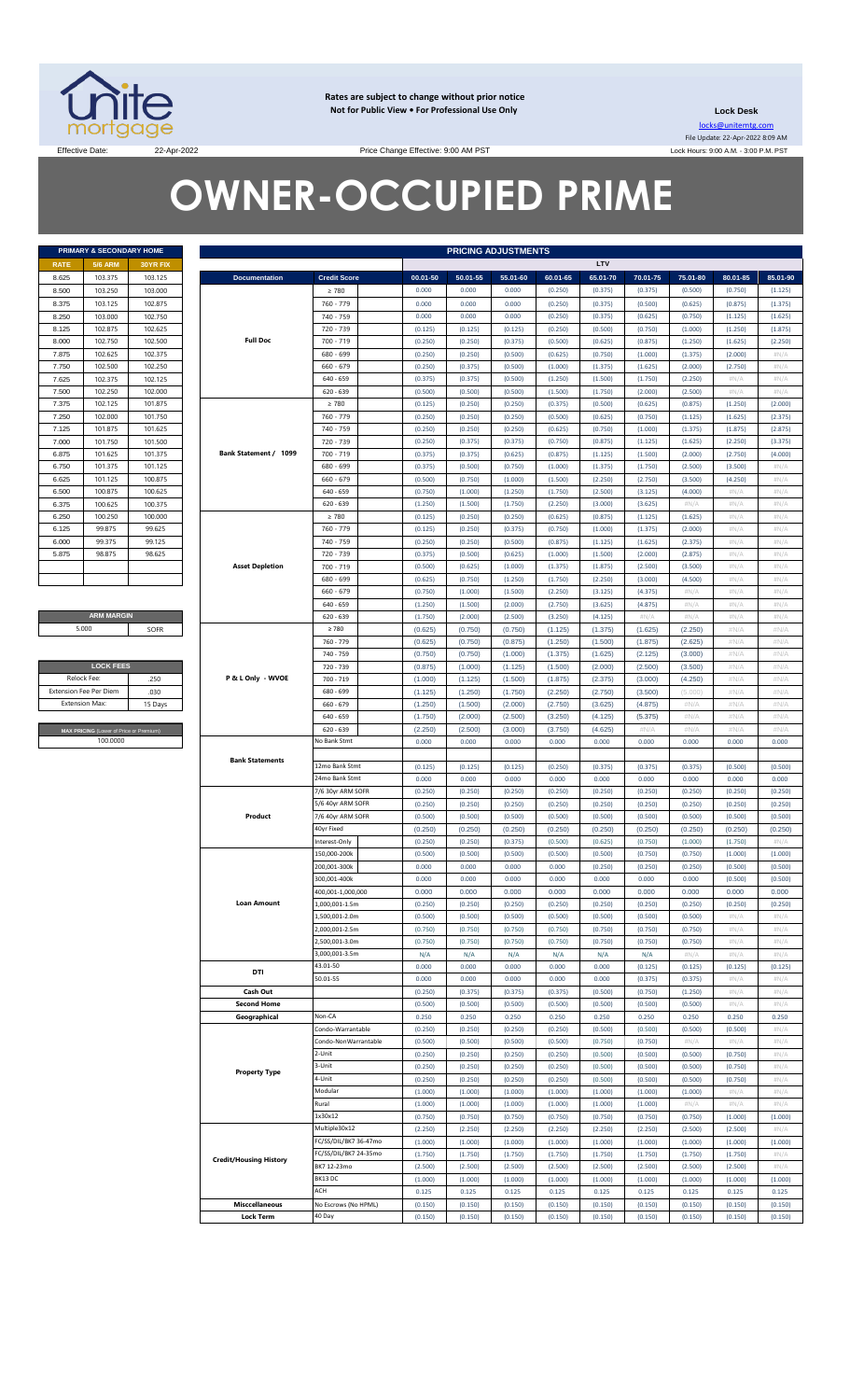

#### [V](https://unitemortgage.com/)isit: https://unitemortgage.com

The pricing engine is the Formal price given, please access it through: **Quick Pricer:** [https://un](https://unitemortgage.com/broker-resources/price-my-loan/)itemortgage.com/broker-resources/price-my-loan/

### **CALL US TODAY: 800-777-1207**

#### **ITIN PRODUCTS AND PRICING**

#### **ITIN PRIME LOANS**

#### **All Pricing is Par all adjustments are Rate adjusments.**

| 30 Year Fixed                                                            |        |        |        |        |        |        |  |
|--------------------------------------------------------------------------|--------|--------|--------|--------|--------|--------|--|
| Credit / LTV up to 60% 60.01-65% 65.01-70% 70.01-75% 75.01-80% 80.01-85% |        |        |        |        |        |        |  |
| > 720                                                                    | 5.875% | 6.125% | 6.250% | 6.500% | 6.750% | 7.125% |  |
| $700 - 719$                                                              | 6.125% | 6.250% | 6.375% | 6.625% | 6.875% | 7.250% |  |
| $690 - 699$                                                              | 6.250% | 6.375% | 6.625% | 6.750% | 7.250% | 7.375% |  |
| $680 - 699$                                                              | 6.250% | 6.375% | 6.625% | 6.750% | 7.250% |        |  |

|                     | **Rate Adjustments**     |        |              |                       |           |
|---------------------|--------------------------|--------|--------------|-----------------------|-----------|
|                     | SFOO (detached)          | 0.000% |              | 15 year               | $-0.250%$ |
| <b>Property</b>     | 2nd Home (detached)      | 0.000% | Loan         | 20 year               | $-0.125%$ |
| <b>Type</b>         | Condo/Townhome           | 0.500% | <b>Term</b>  | 25 year               | 0.000%    |
|                     | (Attached, No Highrises) |        |              | 30 year               | 0.000%    |
|                     | \$75,000 - \$647,200     | 0.000% | <b>Other</b> | Profit & Loss         | 0.250%    |
| Loan<br><b>Size</b> | \$647,201 - \$750,000    | 0.150% |              | <b>Bank Statement</b> | 0.250%    |
|                     | \$750,001 - \$1,250,000  | 0.300% |              | Cash Out Refi*        | 0.500%    |

| <b>LTV Parameters</b>                                                                                               | <b>LTV Limits</b> | <b>LTV Limits</b> |  |  |  |
|---------------------------------------------------------------------------------------------------------------------|-------------------|-------------------|--|--|--|
| $$75,000 - $647,200$                                                                                                | Max 85%*          | Max 85%*          |  |  |  |
| \$647.201 - \$750.000                                                                                               | Max 80%           | Max 80%           |  |  |  |
| $$750,001 - $1,250,000$                                                                                             | Max 75%           | Max 75%           |  |  |  |
| 2nd Home/Condo/Townhome<br>$\alpha$<br><b>Any Gift Funds</b>                                                        | Max 80%           | Max 80%           |  |  |  |
| *Max 85% in CA, CT, IL, NJ, and NY<br>C3 or better property Condition.<br>3 months reserves required (80.01% - 85%) |                   |                   |  |  |  |

| Cash Out Refinance* (Not Available in TX) |         |  |  |  |
|-------------------------------------------|---------|--|--|--|
| $$75.000 - $647.200$                      | Max 75% |  |  |  |
| \$647.201 - \$750.000                     | Max 75% |  |  |  |
| $$750.001 - $1.250.000$                   | Max 70% |  |  |  |

No bankruptcy, foreclosure, or short sale within 4 years. View our requirements to see criteria to obtain a specific LTV.

#### **ITIN NON PRIME LOANS**

| <b>30 Year Fixed Rates</b> |           |           |           |           |                   |  |  |  |  |  |  |  |
|----------------------------|-----------|-----------|-----------|-----------|-------------------|--|--|--|--|--|--|--|
| Credit / LTV               | up to 60% | 60.01-65% | 65.01-70% | 70.01-75% | 75.01-80%         |  |  |  |  |  |  |  |
| >740                       | 6.125%    | 6.250%    | 6.375%    | 6.750%    | 6.990%            |  |  |  |  |  |  |  |
| 720 - 739                  | 6.250%    | 6.375%    | 6.750%    | 6.875%    | 7.125%            |  |  |  |  |  |  |  |
| $700 - 719$                | 6.375%    | 6.750%    | 6.875%    | 6.990%    | 7.250%            |  |  |  |  |  |  |  |
| 680 - 699                  | 6.750%    | 6.875%    | 6.990%    | 7.125%    | 7.375%            |  |  |  |  |  |  |  |
| 660 - 679                  | 6.875%    | 6.990%    | 7.125%    | 7.250%    | 7.500%            |  |  |  |  |  |  |  |
| 640 - 659                  | 7.500%    | 7.625%    | 7.750%    | 7.875%    |                   |  |  |  |  |  |  |  |
| 620 - 639                  | 8.125%    | 8.250%    | 8.375%    | 8.500%    | <b>Floor Rate</b> |  |  |  |  |  |  |  |
| No Score                   | 8.500%    | 8.625%    | 8.750%    | 8.875%    | 5.450%            |  |  |  |  |  |  |  |
| $600 - 619$                | 9.250%    | 9.375%    | 9.500%    | 9.625%    |                   |  |  |  |  |  |  |  |

|                      | **'Rate Adjustments**  |           |                              |                       |           |
|----------------------|------------------------|-----------|------------------------------|-----------------------|-----------|
|                      | SFOO/2nd Home          | 0.000%    | <b>Loan Size</b>             | \$50,000 - \$74,999   | 1.000%    |
| Property             | Condo/Townhome -       | 0.500%    | (Min. 640)<br>credit if Ioan | \$75,000 - \$647,200  | 0.000%    |
| Note:                | Attached               |           | $>$ \$510,400)               | \$647.201 - \$750.000 | 0.350%    |
| <b>Highrises not</b> | Multi Family 2-4 units | 0.500%    |                              | < 15 Year Term        | $-0.375%$ |
| eligible.            | Mobile on Land         | 1.000%    | <b>Term</b>                  | 20 Year Term          | $-0.125%$ |
|                      | Vacant Land            | <b>NA</b> |                              | > 25 Year Term        | 0.000%    |
|                      | Owner Occupied         | $0.000\%$ |                              | $LTV < 50\%$          | $-0.125%$ |
| Occupancy            |                        |           | Other                        | Full Doc              | 0.000%    |
|                      | Non-Owner              | 1.000%    |                              | All Alternative Doc   | 0.250%    |
|                      | Occupied (NOO)         |           |                              | Cash-Out Refi*        | 0.500%    |

| <b>LTV Parameters</b>                        | <b>LTV Limits</b> |
|----------------------------------------------|-------------------|
| \$50,000 - \$74,999                          | 70%               |
| \$75,000 - \$647,200                         | 80%               |
| $$647,201 - $750,000 (> 640 \text{ credit})$ | 75%               |
| Condo / Townhome / 2nd Home                  | 75%               |
| <b>Investment property / Multi-Family</b>    | 70%               |
|                                              |                   |

Need 0X30 housing history for 6 months To Qualify for 75.01% - 80%

| Cash Out Refinance (> 640 Credit Min) (Not Available in TX) |         |  |
|-------------------------------------------------------------|---------|--|
| $$50.000 - $74.999$                                         | Max 70% |  |
| \$75,000 - \$647,200                                        | Max 75% |  |
| \$647.201 - \$750.000                                       | Max 70% |  |

| <b>Max Term</b>                       |          |
|---------------------------------------|----------|
| Double Wide Mobile Home               | 20 years |
| NOO <75%                              | 20 years |
| $NOO > = 75.000$                      | 25 Years |
| SF/2nd Home/Condo/Townhome<\$75,000   | 25 Years |
| SF/2nd Home/Condo/Townhome >=\$75,000 | 30 Years |
|                                       |          |
| บพ                                    | \$1.795  |

\*If cash-out >\$2,000 after loan payoff, closing costs, and prepaids. Cash-Out Refis not available in TX. High-cost mortgages (12 CFR 1026.32) are ineligible for purchase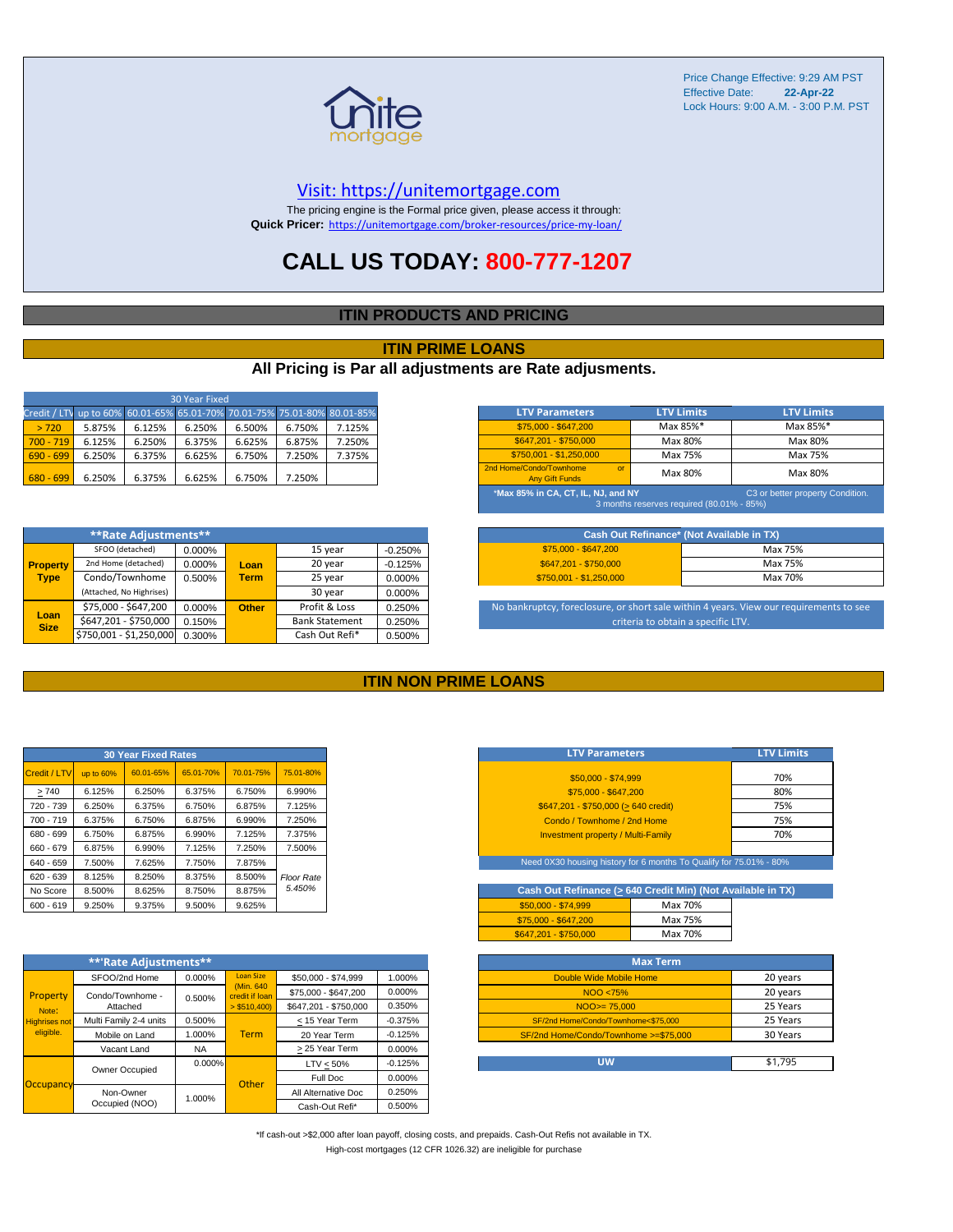

### [V](https://unitemortgage.com/)isit: https://unitemortgage.com

The pricing engine is the Formal price given, please access it through:

**Quick Pricer:** [https://un](https://unitemortgage.com/broker-resources/price-my-loan/)itemortgage.com/broker-resources/price-my-loan/

## **CALL US TODAY: 800-777-1207**

#### **CONVENTIONAL PRODUCTS AND PRICING**

|       | <b>CONFORMING LOANS</b> |                             |         |       |                             |         |         |       |                             |         |         |       |               |                             |               |
|-------|-------------------------|-----------------------------|---------|-------|-----------------------------|---------|---------|-------|-----------------------------|---------|---------|-------|---------------|-----------------------------|---------------|
|       |                         | <b>DU CONF CONV 30 YEAR</b> |         |       | <b>DU CONF CONV 20 YEAR</b> |         |         |       | <b>DU CONF CONV 15 YEAR</b> |         |         |       |               | <b>DU CONF CONV 10 YEAR</b> |               |
| Rate  | 10 Day                  | 25 Day                      | 40 Day  | Rate  | 10 Day                      | 25 Day  | 40 Day  | Rate  | 10 Day                      | 25 Day  | 40 Day  | Rate  | 10 Day        | 25 Day                      | <b>40 Day</b> |
| 5.750 | (3.250)                 | (3.125)                     | (3.000) | 5.750 | (2.875)                     | (2.750) | (2.625) | 4.875 | (2.250)                     | (2.125) | (2.000) | 4.750 | (1.750)       | (1.625)                     | (1.500)       |
| 5.625 | (2.875)                 | (2.750)                     | (2.625) | 5.625 | (2.750)                     | (2.625) | (2.500) | 4.750 | (2.000)                     | (1.875) | (1.750) | 4.625 | (1.375)       | (1.250)                     | (1.125)       |
| 5.500 | (2.875)                 | (2.750)                     | (2.625) | 5.500 | (2.500)                     | (2.375) | (2.250) | 4.625 | (1.625)                     | (1.500) | (1.375) | 4.500 | (1.125)       | (1.000)                     | (0.875)       |
| 5.375 | (2.500)                 | (2.375)                     | (2.250) | 5.375 | (2.500)                     | (2.375) | (2.250) | 4.500 | (1.250)                     | (1.125) | (1.000) | 4.375 | (1.125)       | (1.000)                     | (0.875)       |
| 5.250 | (2.125)                 | (2.000)                     | (1.875) | 5.250 | (2.125)                     | (2.000) | (1.875) | 4.375 | (1.000)                     | (0.875) | (0.750) | 4.250 | (0.875)       | (0.750)                     | (0.625)       |
| 5.125 | (1.625)                 | (1.500)                     | (1.375) | 5.125 | (1.875)                     | (1.750) | (1.625) | 4.250 | (0.875)                     | (0.750) | (0.625) | 4.125 | (0.875)       | (0.750)                     | (0.625)       |
| 5.000 | (0.875)                 | (0.750)                     | (0.625) | 5.000 | (1.250)                     | (1.125) | (1.000) | 4.125 | (0.125)                     | 0.000   | 0.125   | 4.000 | (0.375)       | (0.250)                     | (0.125)       |
| 4.875 | (0.375)                 | (0.250)                     | (0.125) | 4.875 | (0.875)                     | (0.750) | (0.625) | 4.000 | 0.250                       | 0.375   | 0.500   | 3.875 | 0.250         | 0.375                       | 0.500         |
| 4.750 | 0.125                   | 0.250                       | 0.375   | 4.750 | (0.500)                     | (0.375) | (0.250) | 3.875 | 0.875                       | 1.000   | 1.125   | 3.750 | 0.750         | 0.875                       | 1.000         |
| 4.625 | 0.625                   | 0.750                       | 0.875   | 4.625 | 0.000                       | 0.125   | 0.250   | 3.750 | 1.375                       | 1.500   | 1.625   | 3.625 | 1.250         | 1.375                       | 1.500         |
| 4.500 | 1.250                   | 1.375                       | 1.500   | 4.500 | 0.625                       | 0.750   | 0.875   | 3.625 | 1.875                       | 2.000   | 2.125   | 3.500 | 1.875         | 2.000                       | 2.125         |
| 4.375 | 2.000                   | 2.125                       | 2.250   | 4.375 | 1.125                       | 1.250   | 1.375   | 3.500 | 2.375                       | 2.500   | 2.625   | 3.375 | 2.250         | 2.375                       | 2.500         |
|       |                         |                             |         |       |                             |         |         |       |                             |         |         |       |               |                             |               |
|       |                         | LP CONF CONV 30 YEAR        |         |       | LP CONF CONV 20 YEAR        |         |         |       | LP CONF CONV 15 YEAR        |         |         |       |               | LP CONF CONV 10 YEAR        |               |
| Rate  | 10 Day                  | 25 Day                      | 40 Day  | Rate  | 10 Day                      | 25 Day  | 40 Day  | Rate  | 10 Day                      | 25 Day  | 40 Day  | Rate  | <b>10 Day</b> | 25 Day                      | 40 Day        |
| 5.750 | (3.000)                 | (2.875)                     | (2.750) | 5.750 | (2.750)                     | (2.625) | (2.500) | 4.875 | (1.875)                     | (1.750) | (1.625) | 4.750 | (1.500)       | (1.375)                     | (1.250)       |
| 5.625 | (2.625)                 | (2.500)                     | (2.375) | 5.625 | (2.750)                     | (2.625) | (2.500) | 4.750 | (1.625)                     | (1.500) | (1.375) | 4.625 | (1.125)       | (1.000)                     | (0.875)       |
| 5.500 | (2.375)                 | (2.250)                     | (2.125) | 5.500 | (2.500)                     | (2.375) | (2.250) | 4.625 | (1.375)                     | (1.250) | (1.125) | 4.500 | (0.750)       | (0.625)                     | (0.500)       |
| 5.375 | (2.125)                 | (2.000)                     | (1.875) | 5.375 | (2.375)                     | (2.250) | (2.125) | 4.500 | (1.000)                     | (0.875) | (0.750) | 4.375 | (0.500)       | (0.375)                     | (0.250)       |
| 5.250 | (1.625)                 | (1.500)                     | (1.375) | 5.250 | (2.000)                     | (1.875) | (1.750) | 4.375 | (0.625)                     | (0.500) | (0.375) | 4.250 | (0.250)       | (0.125)                     | 0.000         |
| 5.125 | (1.250)                 | (1.125)                     | (1.000) | 5.125 | (1.625)                     | (1.500) | (1.375) | 4.250 | (0.250)                     | (0.125) | 0.000   | 4.125 | 0.125         | 0.250                       | 0.375         |
| 5.000 | (0.750)                 | (0.625)                     | (0.500) | 5.000 | (1.250)                     | (1.125) | (1.000) | 4.125 | 0.250                       | 0.375   | 0.500   | 4.000 | 0.625         | 0.750                       | 0.875         |
| 4.875 | (0.250)                 | (0.125)                     | 0.000   | 4.875 | (0.875)                     | (0.750) | (0.625) | 4.000 | 0.625                       | 0.750   | 0.875   | 3.875 | 1.000         | 1.125                       | 1.250         |
| 4.750 | 0.250                   | 0.375                       | 0.500   | 4.750 | (0.375)                     | (0.250) | (0.125) | 3.875 | 1.000                       | 1.125   | 1.250   | 3.750 | 1.375         | 1.500                       | 1.625         |
| 4.625 | 0.875                   | 1.000                       | 1.125   | 4.625 | 0.125                       | 0.250   | 0.375   | 3.750 | 1.500                       | 1.625   | 1.750   | 3.625 | 1.750         | 1.875                       | 2.000         |
| 4.500 | 1.500                   | 1.625                       | 1.750   | 4.500 | 0.750                       | 0.875   | 1.000   | 3.625 | 1.875                       | 2.000   | 2.125   | 3.500 | 2.500         | 2.625                       | 2.750         |
| 4.375 | 2.125                   | 2.250                       | 2.375   | 4.375 | 1.125                       | 1.250   | 1.375   | 3.500 | 2.625                       | 2.750   | 2.875   | 3.375 | 2.875         | 3.000                       | 3.125         |

#### **HIGH BALANCE CONFORMING**

|                                                                                                                  | <b>DU HIGH BALANCE 30 YEAR</b>                                                                                                   |                                                                                                                                  |                                                                                                                                |                                                                                                                  | <b>DU HIGH BALANCE 15 YEAR</b>                                                                                                    |                                                                                                                            |                                                                                                                                   | <b>DU HIGH BALANCE 20 YEAR</b> |        |                        |        | <b>DU HIGH BALANCE 10 YEAR</b> |        |        |               |
|------------------------------------------------------------------------------------------------------------------|----------------------------------------------------------------------------------------------------------------------------------|----------------------------------------------------------------------------------------------------------------------------------|--------------------------------------------------------------------------------------------------------------------------------|------------------------------------------------------------------------------------------------------------------|-----------------------------------------------------------------------------------------------------------------------------------|----------------------------------------------------------------------------------------------------------------------------|-----------------------------------------------------------------------------------------------------------------------------------|--------------------------------|--------|------------------------|--------|--------------------------------|--------|--------|---------------|
| Rate<br>5.875<br>5.750<br>5.625<br>5.500<br>5.375<br>5.250<br>5.125<br>5.000<br>4.875<br>4.750<br>4.625<br>4.500 | 10 Day<br>(1.875)<br>(1.875)<br>(1.500)<br>(1.375)<br>(1.125)<br>(0.875)<br>(0.250)<br>0.125<br>0.500<br>0.875<br>1.375<br>2.000 | 25 Day<br>(1.750)<br>(1.750)<br>(1.375)<br>(1.250)<br>(1.000)<br>(0.750)<br>(0.125)<br>0.250<br>0.625<br>1.000<br>1.500<br>2.125 | 40 Day<br>(1.625)<br>(1.625)<br>(1.250)<br>(1.125)<br>(0.875)<br>(0.625)<br>0.000<br>0.375<br>0.750<br>1.125<br>1.625<br>2.250 | Rate<br>5.000<br>4.875<br>4.750<br>4.625<br>4.500<br>4.375<br>4.250<br>4.125<br>4.000<br>3.875<br>3.750<br>3.625 | <b>10 Day</b><br>(1.375)<br>(1.000)<br>(0.625)<br>(0.375)<br>0.125<br>0.500<br>0.875<br>1.250<br>1.750<br>2.250<br>2.625<br>3.125 | 25 Day<br>(1.250)<br>(0.875)<br>(0.500)<br>(0.250)<br>0.250<br>0.625<br>1.000<br>1.375<br>1.875<br>2.375<br>2.750<br>3.250 | <b>40 Day</b><br>(1.125)<br>(0.750)<br>(0.375)<br>(0.125)<br>0.375<br>0.750<br>1.125<br>1.500<br>2.000<br>2.500<br>2.875<br>3.375 | Rate                           | 10 Day | 25 Day<br><b>STATE</b> | 40 Day | Rate                           | 10 Day | 25 Day | <b>40 Day</b> |

Agency Underwriting Fee: \$ 1,095 \* NJ and WA Origination Fee \$1,195 \* NC Commitment Fee \$1,195

⋹

**MAX NET PRICING IS 104.000 HIGH BALANCE MAX NET PRICING IS 103.000 Rates and pricing are subject to change without notice.** All Rights Reserved. 04.2022 This document is limited to current Unite Mortgage Wholesale Lending Solutions, and should not be intended as legal advice, legal opinion, or any other advice on specific facts or circumstances. Such policy and practice ar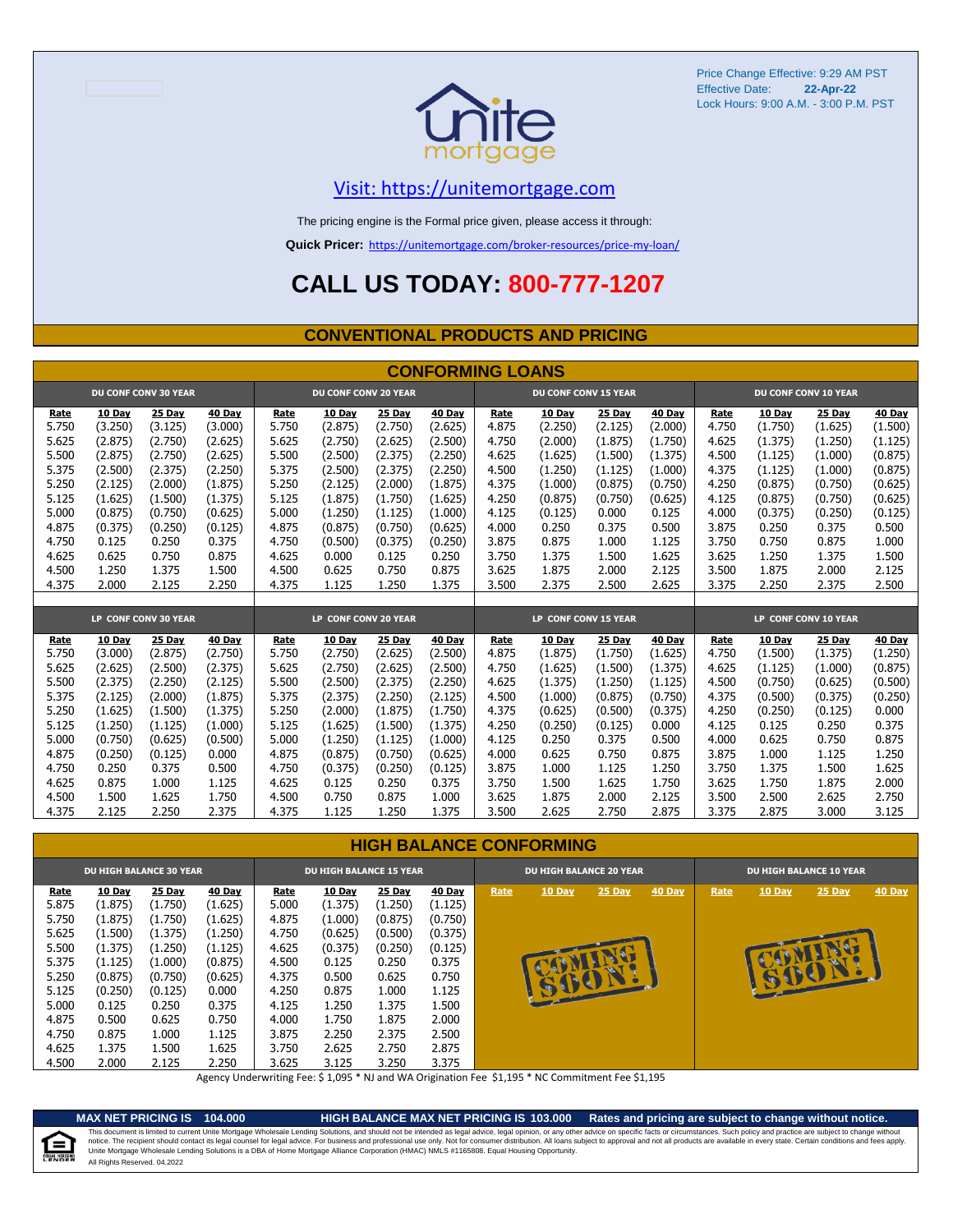

### [V](https://unitemortgage.com/)isit: https://unitemortgage.com

The pricing engine is the Formal price given, please access it through:

**Quick Pricer:** [https://un](https://unitemortgage.com/broker-resources/price-my-loan/)itemortgage.com/broker-resources/price-my-loan/

## **CALL US TODAY: 800-777-1207**

|       |               |                             |         |       |                                   |         |               |       | <b>HOME AFFORDABLE PRODUCTS</b> |               |               |      |                                       |        |               |
|-------|---------------|-----------------------------|---------|-------|-----------------------------------|---------|---------------|-------|---------------------------------|---------------|---------------|------|---------------------------------------|--------|---------------|
|       |               | <b>DU HOMEREADY 30 YEAR</b> |         |       | DU HOMEREADY HIGH BALANCE 30 YEAR |         |               |       | LP HOME POSSIBLE 30 YEAR        |               |               |      | LP HOME POSSIBLE HIGH BALANCE 30 YEAR |        |               |
| Rate  | <b>10 Day</b> | <b>25 Day</b>               | 40 Day  | Rate  | <b>10 Day</b>                     | 25 Day  | <b>40 Day</b> | Rate  | 10 Day                          | <b>25 Day</b> | <b>40 Day</b> | Rate | 10 Day                                | 25 Day | <b>40 Day</b> |
| 5.750 | (2.875)       | (2.750)                     | (2.625) | 5.875 | (2.125)                           | (2.000) | (1.875)       | 5.750 | (2.875)                         | (2.750)       | (2.625)       |      |                                       |        |               |
| 5.625 | (2.625)       | (2.500)                     | (2.375) | 5.750 | (1.875)                           | (1.750) | (1.625)       | 5.625 | (2.625)                         | (2.500)       | (2.375)       |      |                                       |        |               |
| 5.500 | (2.375)       | (2.250)                     | (2.125) | 5.625 | (1.500)                           | (1.375) | (1.250)       | 5.500 | (2.375)                         | (2.250)       | (2.125)       |      |                                       |        |               |
| 5.375 | (1.875)       | (1.750)                     | (1.625) | 5.500 | (1.125)                           | (1.000) | (0.875)       | 5.375 | (2.000)                         | (1.875)       | (1.750)       |      |                                       |        |               |
| 5.250 | (1.500)       | (1.375)                     | (1.250) | 5.375 | (0.625)                           | (0.500) | (0.375)       | 5.250 | (1.625)                         | (1.500)       | (1.375)       |      |                                       |        |               |
| 5.125 | (1.000)       | (0.875)                     | (0.750) | 5.250 | (0.500)                           | (0.375) | (0.250)       | 5.125 | (1.125)                         | (1.000)       | (0.875)       |      |                                       | SIGN   |               |
| 5.000 | (0.625)       | (0.500)                     | (0.375) | 5.125 | 0.000                             | 0.125   | 0.250         | 5.000 | (0.625)                         | (0.500)       | (0.375)       |      |                                       |        |               |
| 4.875 | (0.125)       | 0.000                       | 0.125   | 5.000 | 0.625                             | 0.750   | 0.875         | 4.875 | (0.250)                         | (0.125)       | 0.000         |      |                                       |        |               |
| 4.750 | 0.375         | 0.500                       | 0.625   | 4.875 | 1.125                             | 1.250   | 1.375         | 4.750 | 0.250                           | 0.375         | 0.500         |      |                                       |        |               |
| 4.625 | 1.000         | 1.125                       | 1.250   | 4.750 | 1.500                             | 1.625   | 1.750         | 4.625 | 1.000                           | 1.125         | 1.250         |      |                                       |        |               |
| 4.500 | 1.625         | 1.750                       | 1.875   | 4.625 | 2.000                             | 2.125   | 2.250         | 4.500 | 1.750                           | 1.875         | 2.000         |      |                                       |        |               |
| 4.375 | 2.250         | 2.375                       | 2.500   | 4.500 | 2.625                             | 2.750   | 2.875         | 4.375 | 2.250                           | 2.375         | 2.500         |      |                                       |        |               |

| <b>HOME READY AND HOMEPOSSIBLE CAP LIMITS</b>      |       |      |       |       |       |       |       |                                                                                                                                                                                  |       |
|----------------------------------------------------|-------|------|-------|-------|-------|-------|-------|----------------------------------------------------------------------------------------------------------------------------------------------------------------------------------|-------|
|                                                    |       |      |       |       |       |       |       | $\vert$ LTV <=60 $\vert$ 60.01 - 65 $\vert$ 65.01 - 70 $\vert$ 70.01 - 75 $\vert$ 75.01 - 80 $\vert$ 80.01 - 85 $\vert$ 85.01 - 90 $\vert$ 90.01 - 95 $\vert$ 95.01 - 97 $\vert$ |       |
| HomeReady/Home Possible FICO >=680 Adjustment Caps | 1.500 | .500 | 1.500 | 1.500 | 500،، | 0.000 | 0.000 | 0.000                                                                                                                                                                            | 0.000 |
| HomeReady/Home Possible FICO <680 Adiustment Caps  | 1.500 | .500 | 1.500 | 1.500 | 500،، | .500  | 1.500 | .500                                                                                                                                                                             | 1.500 |

Agency Underwriting Fee: \$ 1,095 \* NJ and WA Origination Fee \$1,195 \* NC Commitment Fee \$1,195

 $\equiv$ 

**MAX NET PRICING IS 104.000 HIGH BALANCE MAX NET PRICING IS 103.000 Rates and pricing are subject to change without notice.**

All Rights Reserved. 04.2022 This document is limited to current Unite Mortgage Wholesale Lending Solutions, and should not be intended as legal advice, legal opinion, or any other advice on specific facts or circumstances. Such policy and practice ar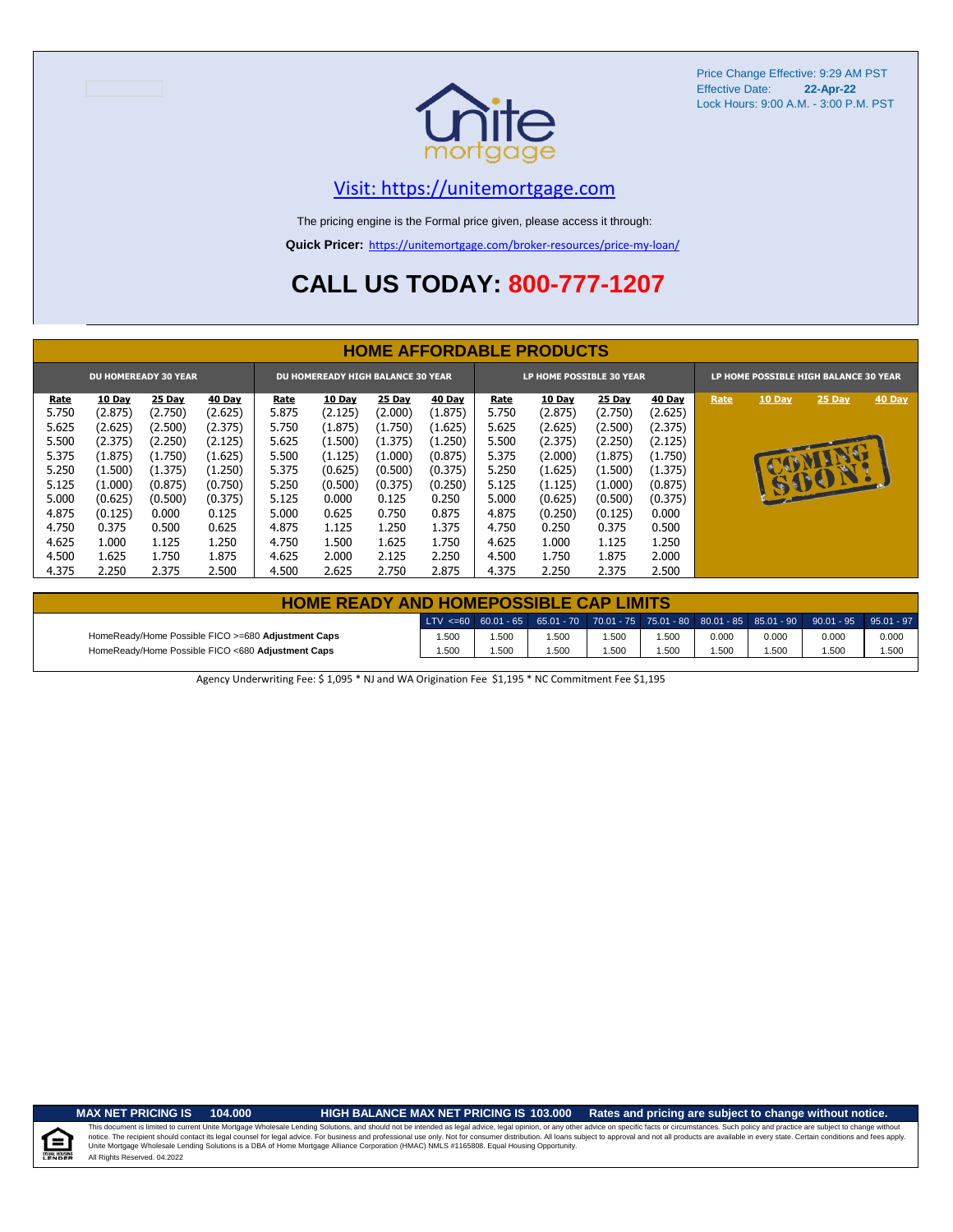

### [V](https://unitemortgage.com/)isit: https://unitemortgage.com

The pricing engine is the Formal price given, please access it through:

**Quick Pricer:** [https://un](https://unitemortgage.com/broker-resources/price-my-loan/)itemortgage.com/broker-resources/price-my-loan/

## **CALL US TODAY: 800-777-1207**

|                                                    |                                                                                        | <b>CONVENTIONAL PRICING ADJUSTMENTS</b>          |             |                         |              |              |              |                    |              |                      |              |
|----------------------------------------------------|----------------------------------------------------------------------------------------|--------------------------------------------------|-------------|-------------------------|--------------|--------------|--------------|--------------------|--------------|----------------------|--------------|
| Credit Score / LTV                                 | Loan Terms > 15 years                                                                  |                                                  | LTV < 60    | $60.01 - 70$            | $70.01 - 75$ | $75.01 - 80$ | $80.01 - 85$ | $85.01 - 90$       | $90.01 - 95$ | $95.01 - 97$         | >97.00%      |
| $740+$                                             |                                                                                        |                                                  | 0.000       | 0.250                   | 0.250        | 0.500        | 0.250        | 0.250              | 0.250        | 0.750                | 0.750        |
| 720 - 739                                          |                                                                                        |                                                  | 0.000       | 0.250                   | 0.500        | 0.750        | 0.500        | 0.500              | 0.500        | 1.000                | 1.000        |
| 700 - 719                                          |                                                                                        |                                                  | 0.000       | 0.500                   | 1.000        | 1.250        | 1.000        | 1.000              | 1.000        | 1.500                | 1.500        |
| 680 - 699                                          |                                                                                        |                                                  | 0.000       | 0.500                   | 1.250        | 1.750        | 1.500        | 1.250              | 1.250        | 1.500                | 1.500        |
| 660 - 679                                          |                                                                                        |                                                  | 0.000       | 1.000                   | 2.250        | 2.750        | 2.750        | 2.250              | 2.250        | 2.250                | 2.250        |
| 640 - 659                                          |                                                                                        |                                                  | 0.500       | 1.250                   | 2.750        | 3.000        | 3.250        | 2.750              | 2.750        | 2.750                | 2.750        |
| 620-639                                            |                                                                                        |                                                  | 0.500       | 1.500                   | 3.000        | 3.000        | 3.250        | 3.250              | 3.250        | 3.500                | 3.500        |
|                                                    | Cash Out (Ex. Student Loan Only) All Loan Terms. Cumulative with above adjust.         |                                                  | LTV < 60    | $60.01 - 70$            | $70.01 - 75$ | $75.01 - 80$ |              |                    |              |                      |              |
| $740+$                                             |                                                                                        |                                                  | 0.375       | 0.625                   | 0.625        | 0.875        |              |                    |              |                      |              |
| 720 - 739                                          |                                                                                        |                                                  | 0.375       | 1.000                   | 1.000        | 1.125        |              |                    |              |                      |              |
| 700 - 719                                          |                                                                                        |                                                  | 0.375       | 1.000                   | 1.000        | 1.125        |              |                    |              |                      |              |
| 680 - 699                                          |                                                                                        |                                                  | 0.375       | 1.125                   | 1.125        | 1.750        |              |                    |              |                      |              |
| 660 - 679                                          |                                                                                        |                                                  | 0.625       | 1.125                   | 1.125        | 1.875        |              |                    |              |                      |              |
| 640 - 659                                          |                                                                                        |                                                  | 0.625       | 1.625                   | 1.625        | 2.625        |              |                    |              |                      |              |
| 620 - 639                                          |                                                                                        |                                                  | 0.625       | 1.625                   | 1.625        | 3.125        |              |                    |              |                      |              |
| <b>Other Price Adjustments</b>                     | All Loan Terms                                                                         | Cumulative with above adjustments                | $LTV < =60$ | $60.01 - 65$            | $65.01 - 70$ | $70.01 - 75$ | $75.01 - 80$ | $80.01 - 85$       | $85.01 - 90$ | $90.01 - 95$         | $95.01 - 97$ |
| High Balance Purchase and R/T Refinance            |                                                                                        |                                                  | 0.500       | 0.750                   | 0.750        | 0.750        | 1.000        | 1.000              | 1.000        | 1.000                | 1.000        |
| High Balance Cash-Out Refinance                    |                                                                                        |                                                  | 1.250       | 1.500                   | 1.500        | 1.500        | 1.750        | <b>NA</b>          | <b>NA</b>    | NA                   | <b>NA</b>    |
| High Balance ARMs (Adjustment Based on CLTV)       |                                                                                        |                                                  | 0.750       | 0.750                   | 0.750        | 0.750        | 1.500        | 1.500              | 1.500        | 1.750                | 1.750        |
| <b>ARMs</b>                                        |                                                                                        |                                                  | 0.000       | 0.000                   | 0.000        | 0.000        | 0.000        | 0.000              | 0.000        | 0.250                | <b>NA</b>    |
| HomeReady/Home Possible FICO >=680 Adjustment Caps |                                                                                        |                                                  | 1.500       | 1.500                   | 1.500        | 1.500        | 1.500        | 0.000              | 0.000        | 0.000                | 0.000        |
| HomeReady/Home Possible FICO <680 Adjustment Caps  |                                                                                        |                                                  | 1.500       | 1.500                   | 1.500        | 1.500        | 1.500        | 1.500              | 1.500        | 1.500                | 1.500        |
| <b>Investment Properties</b>                       |                                                                                        |                                                  | 2.125       | 2.125                   | 2.125        | 2.125        | 3.375        | 4.125              | <b>NA</b>    | <b>NA</b>            | NA.          |
| Second Home                                        |                                                                                        |                                                  | 1.125       | 1.625                   | 1.625        | 2.125        | 3.375        | 4.125              | 4.125        | 4.125                | 4.125        |
| Manufactured home                                  |                                                                                        |                                                  | 0.500       | 0.500                   | 0.500        | 0.500        | 0.500        | 0.500              | 0.500        | 0.500                | 0.500        |
|                                                    | 2-4 Unit Properties (3-4 unit max LTV is 75% (DU) and 80% (LP))                        |                                                  | 1.000       | 1.000                   | 1.000        | 1.000        | 1.000        | 1.000              | NA           | <b>NA</b>            | NA           |
|                                                    | Condos - Loan Terms > 15Y (does not apply to Detached building types)                  |                                                  | 0.000       | 0.000                   | 0.000        | 0.000        | 0.750        | 0.750              | 0.750        | 0.750                | 0.750        |
|                                                    | Escrow Waiver (LTV >80% not available in NM, LTV >90% does not apply to HB Nationwide) |                                                  | 0.000       | 0.000                   | 0.000        | 0.000        | 0.000        | 0.000              | 0.000        | 0.000                | <b>NA</b>    |
|                                                    |                                                                                        |                                                  |             |                         |              |              |              |                    |              |                      |              |
| UW Waiver Fee (ALL LTV) - based on loan size       |                                                                                        |                                                  |             |                         |              |              |              |                    |              |                      |              |
|                                                    |                                                                                        |                                                  |             |                         |              |              |              |                    |              |                      |              |
|                                                    |                                                                                        | <b>ALL SUBORDINATE FINANCING</b>                 |             |                         |              | .375%        |              |                    |              |                      |              |
| <b>LTV Range</b>                                   | <b>CLTV Range</b>                                                                      |                                                  |             | Credit Score < 720      |              |              |              | Credit Score > 720 |              |                      |              |
| $\leq 65.00\%$                                     | $80.01\% - 95.00\%$                                                                    |                                                  |             | 0.500                   |              |              |              | 0.250              |              |                      |              |
| 65.01% - 75.00%                                    | $80.01\% - 95.00\%$                                                                    |                                                  |             | 0.750                   |              |              |              | 0.500              |              |                      |              |
| 75.01% - 95.00%                                    | $90.01\% - 95.00\%$                                                                    |                                                  |             | 1.000                   |              |              |              | 0.750              |              |                      |              |
| 75.01% - 90.00%                                    | 76.01% - 90.00%                                                                        |                                                  |             | 1.000                   |              |              |              | 0.750              |              |                      |              |
| $\leq 95.00\%$                                     | 95.01% - 97.00%                                                                        |                                                  |             | 1.500                   |              |              |              | 1.500              |              |                      |              |
|                                                    |                                                                                        | <b>LOCK EXTENSIONS - RELOCKS - OTHER CHANGES</b> |             |                         |              |              |              |                    |              |                      |              |
|                                                    |                                                                                        |                                                  |             |                         |              |              |              |                    |              |                      |              |
|                                                    |                                                                                        |                                                  |             | <b>Lock Extensions:</b> |              |              |              |                    |              |                      |              |
| 1-4 days                                           | .03 / day                                                                              |                                                  |             |                         |              |              |              |                    |              |                      |              |
| 5 days                                             | 0.125                                                                                  |                                                  |             |                         |              |              |              |                    |              | 10 Day Lock Expires: | 05/02/22     |
| 7 days                                             | 0.187                                                                                  |                                                  |             |                         |              |              |              |                    |              | 25 Day Lock Expires: | 05/17/22     |
| 10 days                                            | 0.250                                                                                  |                                                  |             |                         |              |              |              |                    |              | 40 Day Lock Expires: | 06/01/22     |
| 15 days                                            | 0.375                                                                                  |                                                  |             |                         |              |              |              |                    |              |                      |              |

**Relocks: Other Changes:**

Loan Program *plus* Worse Case if moving into different delivery type

Rate Change Not subject to worse case pricing

Locks expiring on a non business day are good through the following business day.

Agency Underwriting Fee: \$ 1,095 \* NJ and WA Origination Fee \$1,195 \* NC Commitment Fee \$1,195

| m |
|---|
|   |

|  |  | ET PRICING IS | 104.000 |  |
|--|--|---------------|---------|--|
|--|--|---------------|---------|--|

**MAX NET PRICING IS 104.000 Rates and prices are subject to change without notice.** 25/30 YR.: 2.960% 1 YR Libor: 0.360%

APOR: 15/20 YR.: 2.500% 1 YR CMT: 0.120%

All Rights Reserved. 04.2022 This document is limited to current Unite Mortgage Wholesale Lending Solutions, and should not be intended as legal advice, legal opinion, or any other advice on specific facts or circumstances. Such policy and practice ar